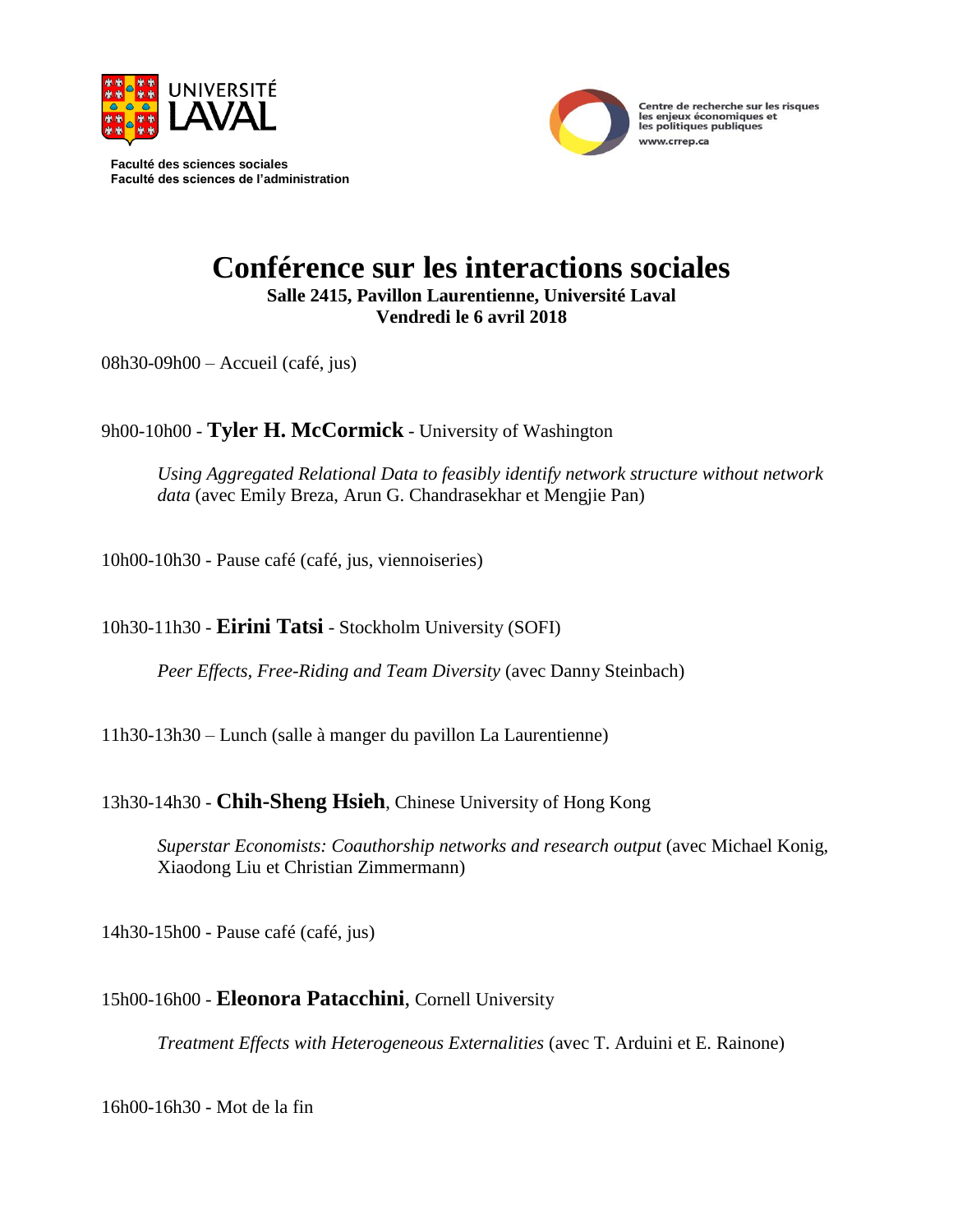**Tyler H. McCormick** – University of Washington (avec Emily Breza, Arun G. Chandrasekhar et Mengjie Pan)

#### *Using Aggregated Relational Data to feasibly identify network structure without network data*

Social network data is often prohibitively expensive to collect, limiting empirical network research. Typical economic network mapping requires (1) enumerating a census, (2) eliciting the names of all network links for each individual, (3) matching the list of social connections to the census, and (4) repeating (1)-(3) across many networks. In settings requiring field surveys, steps (2)-(3) can be very expensive. In other network populations such as financial intermediaries or high-risk groups, proprietary data and privacy concerns may render (2)-(3) impossible. Both restrict the accessibility of high-quality networks research to investigators with considerable resources.

We propose an inexpensive and feasible strategy for network elicitation using Aggregated Relational Data (ARD) -- responses to questions of the form "How many of your social connections have trait k?" Our method uses ARD to recover the parameters of a general network formation model, which in turn, permits the estimation of any arbitrary node- or graph-level statistic. The method works well in simulations and in matching a range of network characteristics in real-world graphs from 75 Indian villages. Moreover, we replicate the results of two field experiments that involved collecting network data. We show that the researchers would have drawn similar conclusions using ARD alone. Finally, using calculations from J-PAL fieldwork, we show that in rural India, for example, ARD surveys are 80% cheaper than full network surveys.

**Eirini Tatsi** – Stockholm University (avec Danny Steinbach)

#### *Peer Effects, Free-Riding and Team*

We estimate the effects of peer contemporary and peer permanent productivity to understand if behavior at the workplace is affected by point-in-time performance or a high/low productivity signal. We exploit unique field panel data on cargo warehouse agents consolidating freight onto pallets with the help of a forklift. Shift composition is haphazard and team size of up to 20 agents depends on export demand. We find evidence for both types of peer effects only in teams with more than 9 agents: agents free-ride when working with high permanent-productivity peers whereas they increase performance when working with high current-productivity agents. By estimating heterogeneous effects we find that free-riding is highest when all peers belong to the nationality that comprises the majority and has on average the highest permanent productivity. Moreover, agents consider peers' point-in-time performance to be more important than peers' permanent productivity. In order to exploit efficiently the benefits of peer contemporary effects, production should take place only in large enough teams with sufficient diversity in nationality backgrounds.